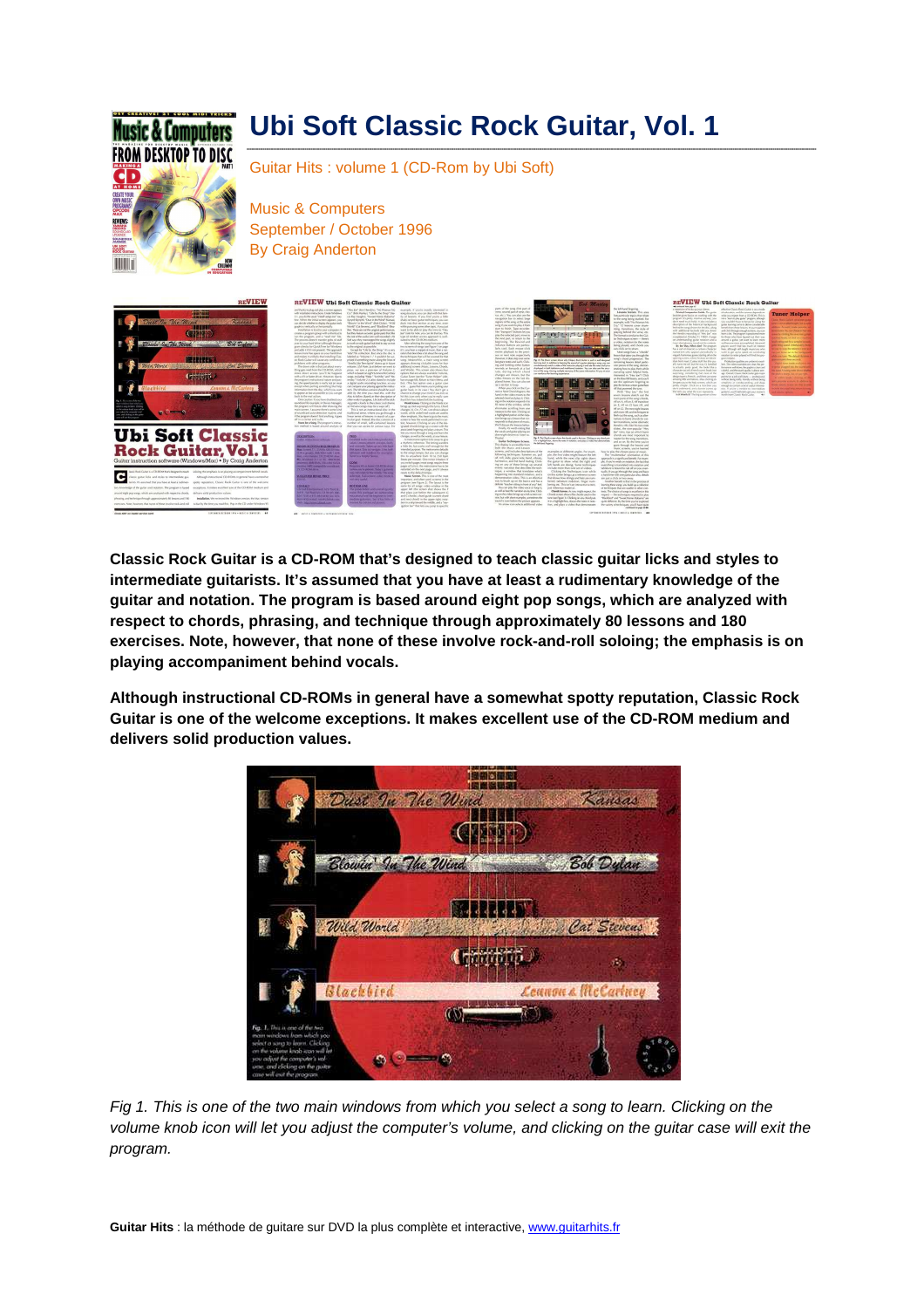**Installation.** We reviewed the Windows version; the Mac version is due by the time you read this. Pop in the CD under Windows 95 and thanks to plug and play a screen appears with installation instructions. Under Windows 3.1, you do the usual "install\setup.exe" routine. When the initial screen appears, you can decide whether to display the guitar neck graphics vertically or horizontally.

Installation is kind to your computer; it creates a program group with a shortcut to run the program, and a "read me" file. The process doesn't transfer gobs of stuff over to your hard drive (although the program checks for Quicktime for Windows and adds it if it's not present). This approach leaves more free space on your hard drive and makes it unlikely that installing Classic Rock Guitar will cause any conflicts or problems with other programs.

The down side is that just about everything gets read from the CD-ROM, which slows down access (you'll be happiest with a 4X or faster drive). However, due to the program's instructional nature and pacing, the speed penalty is really not an issue except when pulling something like help information from the disc, which you want to appear as fast as possible so you can get back to the real action.

One caution: If you have disabled your soundcard (for example, in Device Manager), the program will freeze after showing the main screen. I assume there's some kind of soundcard auto-detection routine, and if the program doesn't find anything, it goes off in a corner and sulks.

**Yours for a Song.** The program's instruction method is based around analysis of "Hey Joe" (Jimi Hendrix), "No Woman No Cry" (Bob Marley), "Life by the Drop" (Stevie Ray Vaughn), "Sweet Home Alabama" (Lynyrd Skynyrd), "Dust in the Wind" (Kansas), "Blowin' in the Wind" (Bob Dylan), "Wild World" (Cat Stevens), and "Blackbird" (Beatles). These are not the original performances, but they feature acoustic guitar parts that (like the rest of the audio) are well-recorded. Ubi Soft says they rearranged the songs slightly to work on solo guitar but tried to stay as true to the original as possible.

Except for "Life by the Drop", it's a very '60s/'70s collection, but since the disc is labeled as "Volume 1," I wouldn't be surprised if something more along the lines of "Smells Like Teen Spirit" shows up in future releases. [Ed Note: just before we went to press, we saw a preview of Volume 2, which is based on eight Lennon/McCartney songs, including "Help", "Let It Be" and "Yesterday". Volume 2 is also slated to include a digital audio recording function, so you can compare your playing against the instructor's. The Windows version should be available by the time you read this, with the Mac to follow Based on their description of other works in progress, Ubi Soft will be sticking pretty closely to the classic rock theme, so Nirvana songs may be a ways off].

This is not an instructional disc in the traditional sense, where you go through a linear series of lessons in search of a particular goal. Instead, the disc consists of a number of small, self-contained lessons that you can access in various ways. For example, if you're mostly interested in song structure, you can deal with that family of lessons. If you find you're a little shaky on basic guitar techniques, you can duck into that section at any time, even while pursuing some other topic. If you just want to be able to play the intro to "Hey Joe" note for note, you can do that too. This type of random access approach is well-suited to the CD-ROM medium.

After selecting the song from one of the two screens of songs, you hear a snippet of music, then a narration that describes a bit about the song and the techniques that will be covered for that song. Meanwhile, a main song screen appears showing clickable icons for four additional screens (Music, Lessons, Chords, and Words). This screen also shows four options that are always available: Volume, Guitar Tuner, Return to Main Menu, and Exit. (This last option uses a guitar case icon… guess that means you're putting your guitar back in its case.) You don't get a chance to change your mind if you exit, so hit this icon only when you're really sure that Elvis has indeed left the building.

**Words Screen.** Clicking on the Words icon brings up (not surprisingly) the lyrics. Chord changes (A, Cm, F7, etc.) are shown above words, while underlined words are used to show emphasis. (You have to go to the music screen to hear the words performed in context, however.) Clicking on any of the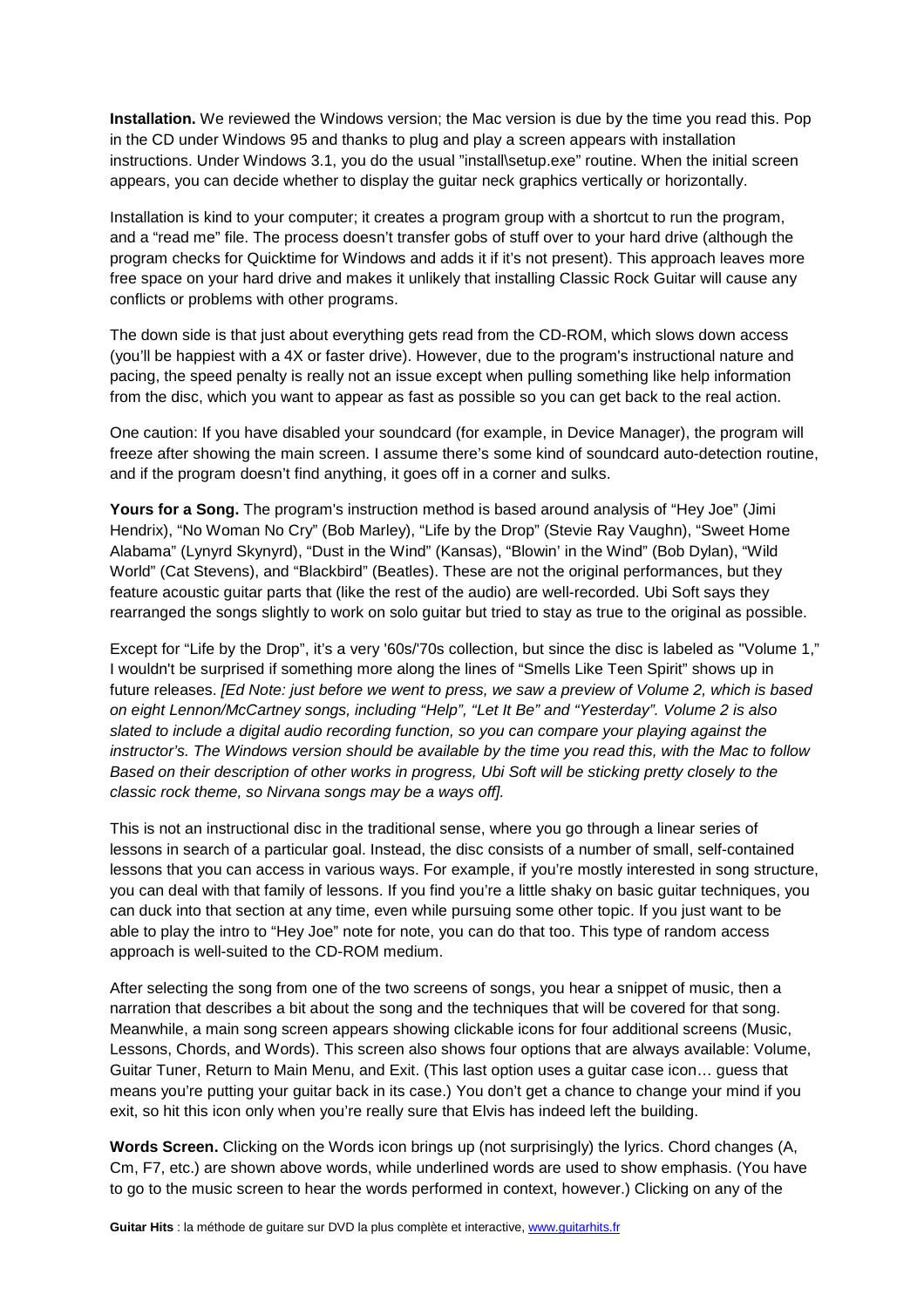designated chords brings up a screen with the associated fingering and plays a strum. This lets you move through a song and learn the changes, as well as the words, at your leisure.

A metronome option ticks away to give a rhythmic reference. The timing wanders a little bit, but works well enough for the intended purpose. The metronome defaults to the song's tempo, but you can change this to anywhere from 10 to 250 bpm (beats per minute). One minor irritation: If you switch pages (most songs require three pages of lyrics), the metronome has to be restarted on the next page, and it always resets to the default tempo.

**Music Screen.** This is one of the most important, and often-used, screens in the program. The layout is the same for all songs: video window in the upper left (the screen shot shows the F that plays just before the subsequent G and C chords), chord guide (current chord and next chord) in the upper right, notation in a strip toward the middle, and a "navigation bar" that lets you jump to specific parts of the song (first part of verse, second part of verse, chorus, etc.). You can also use the navigation bar to select large regions of the song, or the entire song if you want to play it from start to finish. Taperecorder-like "transport" buttons let you play the selected part, move to the next part, or return to the beginning. The Rewind and Advance buttons are particularly cool. Each mouse click moves playback to the previous or next note respectively (however it does skip over some fast grace notes and such). Clicking and holding either button rewinds or forwards at a fast rate, during which chord changes are shown, but the video freezes on the last displayed frame. You can also set up a section to loop.

When you click on the Current or Next Chord diagram, the hand in the video moves to the selected chord and plays it. Clicking on the notation expands it to fill more of the window, which eliminates scrolling from one measure to the next. Clicking on a highlighted portion of the notation brings up a lesson that corresponds to that piece of music. We'll discuss the lessons below.



Finally it's worth noting that the vocals and guitar playing are downright decent to listen to. Thanks!

Fig 2. The Music screen shows why Classic Rock Guitar is such a well-designed learning tool. In addition to hearing the sound of a guitar playing a song, you can simultaneously watch a video of the instructor playing it and see the notes and lyrics displayed in both tablature and traditional notation. You can also see the structure of the song. Having multiple versions of the same information hit you at once can reinforce the learning experience.

**Guitar Techniques Screen.** This display is accessible from both the Music and Lesson screens, and includes descriptions of the following techniques: hammer on, pull off, trill, slide, grace note, bend,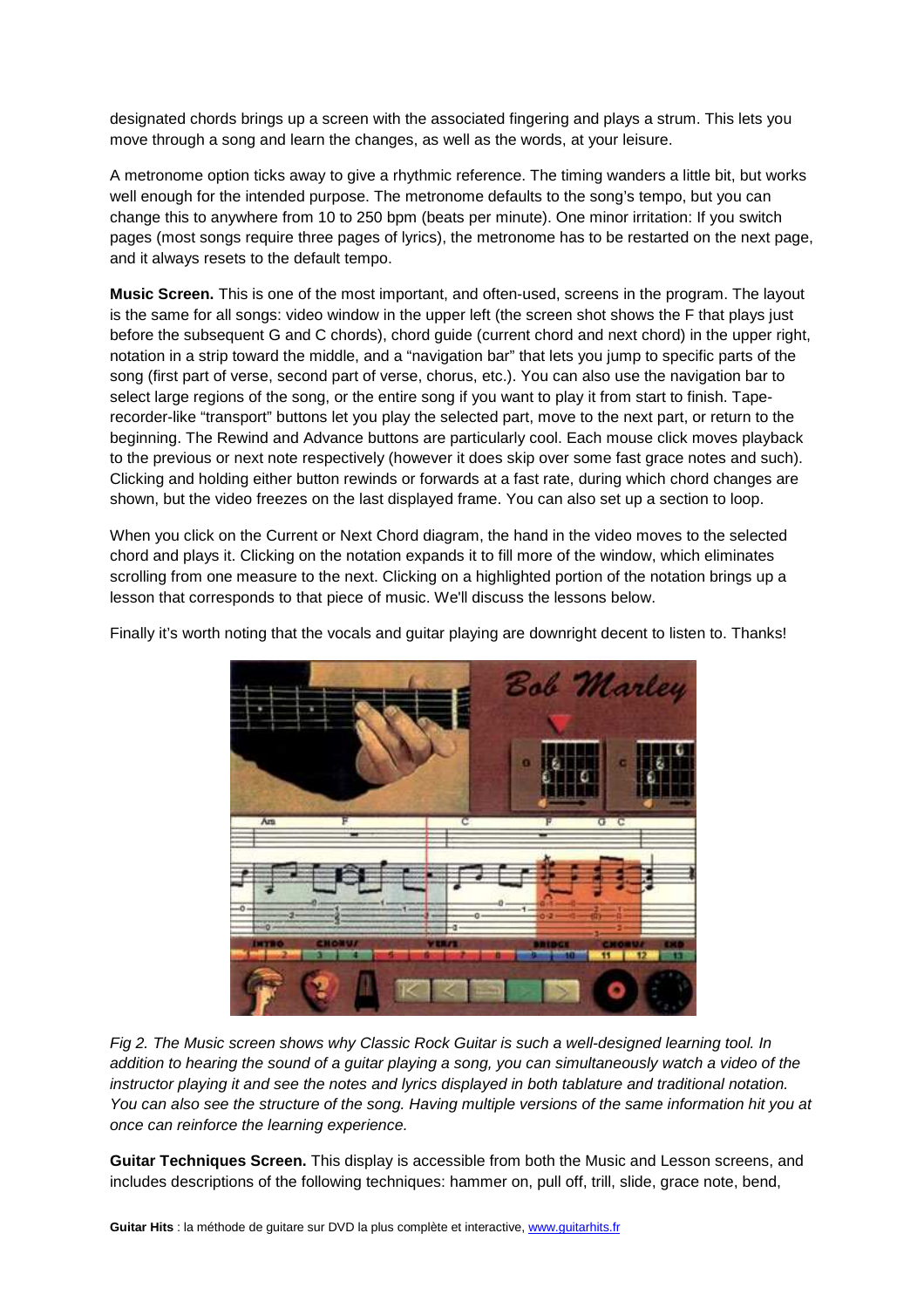vibrato, harmonics, and fret hand muting. Clicking on any of these brings up several events: narration that describes the technique, a window that translates what's happening into standard notation, and a demonstration video. This is an effective way to brush up on the basics and has a definite "teacher sitting in front of you" feel.

You can play the video once or loop it, as well as hear the narration at any time. Clicking on the video brings up a full-screen version, but with short examples, sometimes the sound is over before the picture appears.

An arrow icon selects additional video examples of different angles. For example, the first video might feature the left hand, while the next clip sights down the guitar to show what the right and left hands are doing. Some techniques include more than one set of videos.

Clicking the Techniques icon while on this screen brings up a reference screen that shows how strings and frets are numbered, tablature notation, finger numbering, etc. This isn't an interactive screen, just reference material.

**Chords Screen.** As you might expect, the Chords screen shows the chords used in the tune. Clicking on any chord puts it in a highlight box, shows the notes in notation, and plays a video that demonstrates the left-hand fingering.



Fig 3. The Chords screen shows the chords used in the tune. Clicking on any chord puts it in a highlight box, shows the notes in notation, and plays a video that demonstrates the left-hand fingering.

**Lessons Screen.** This area lists particular topics that relate to the song being studied. For example, with "No Woman No Cry," 12 lessons cover strumming, transitions, the style of playing behind the verse, etc. The format is similar to the Guitar Techniques screen - there's a video, notation for the notes being played, and chords you can click on to strum.

Most songs have a "chords" lesson that takes you through die song's chord progression. The remaining lessons detail particular pieces of the song, demonstrating how to play them while narrating some helpful hints. Interested in "Hey Joe"? Click on the Bass Riff lesson, and you'll see the optimum fingering to play the famous unison guitar/bass riff that powered the tune.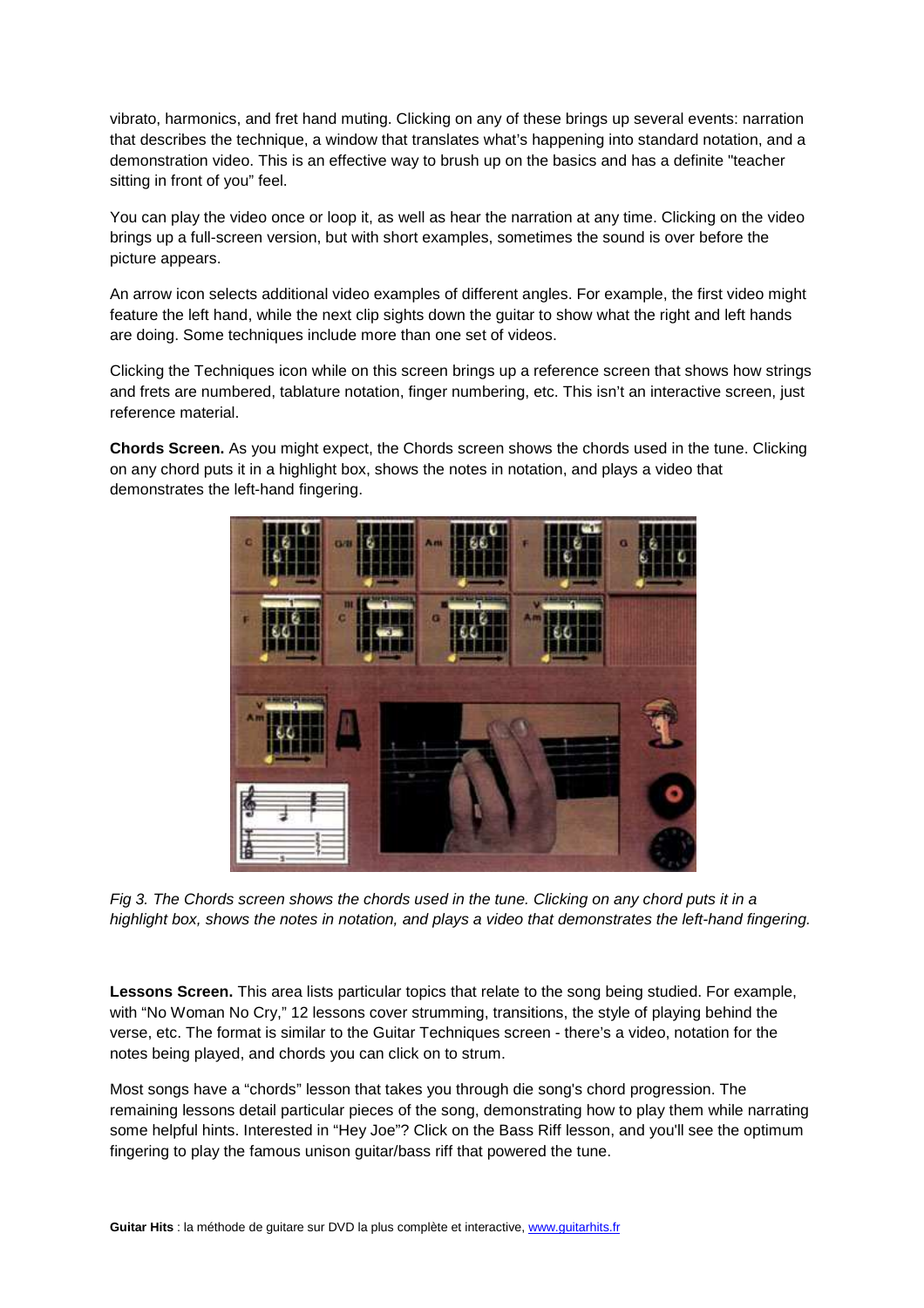With "Hey Joe," the first seven lessons sketch out the main parts of the song (chords, riff on A, riff on E, riff transition on E, riff on D, bass riff, and riff on G). The next eight lessons add more riffs and techniques to flesh out the song, such as alternatives to barre chords for certain transitions, some idiomatic Hendrix riffs (like his two-note slides), the ever-popular "Hey Joe" intro, tips on which barre chords are most important to master for the song, transitions, and so on. By the time you've gone through the lessons and music screens, you've learned how to play the chosen piece of music.

The "multimedia" orientation of this approach is a significant benefit. For example, if you're weak on notation, the fact that everything is translated into notation and tablature is bound to rub off on you eventually. If you go through the song and have a hard time with one particular area, details are just a click or two away. Another benefit is that in the process of learning these songs, you build up a collection of techniques that are usable in other contexts. The choice of songs is excellent in this respect - the techniques required to play "Blackbird" and "Sweet Home Alabama" are quite different. By the time you've explored the variety of techniques, you'll have quite a repertoire of tricks up your sleeve.

**Printed Companion Guide.** The guide booklet gives basics on working with the program (it's pretty intuitive anyway; you don't need much help). It also includes a description of the historical background behind the songs chosen for the disc, along with additional factoids (did you know the Hendrix recording of "Hey Joe" was completed on October 23, 1966?). A page on understanding guitar notation and a (very) short glossary round out the contents.

**By the Way, Who's Jim?** The program has a sort of mascot, a cartoon character named Jim who appears periodically in vaguely humorous guises (starting off on the opening screen, where he does an MGM style lion's roar). Cutesy stuff like this usually turns me off, but the way it's handled is actually pretty good. He looks like a character out of a French comic book (not surprising, considering that most of the design team is French), and there are some amusing little animations. Also, clicking on Jim gets you to the help screens, which are pretty simple: Click on a function you don't understand, and a banner comes up that tells you what the icon represents.

**Is It Worth It?** The big question is how effective Classic Rock Guitar is as a mode of education, and the answer depends on what you expect from a CD-ROM. This is not a "learn to play guitar" program, although you wouldn't have to be too far along the guitar learning curve to derive considerable benefit from these lessons. If you're patient and click through enough screens, you can learn a lot. The program is positioned more for those who have figured out their way around a guitar, yet want to learn more and become more accomplished. Advanced players won't find too much of interest here, although self-taught musicians who want to get up to speed on correlating notation to notes played will find this program helpful.

Production qualities are uniformly excellent. The video examples are clear, the performances welldone, the graphics clean and colorful, and the sound quality is above average. Overall, Classic Rock Guitar gets major points for a job well done – professional without being stuffy, friendly without being simplistic or condescending, and deep enough to contain a lot of useful information. If you're a newbie to intermediate guitarist, you'll definitely get your money's worth from Classic Rock Guitar.

## **Tuner Helper**

Classic Rock Guitar's on-screen guitar tuner is not an afterthought, but a useful addition. Acoustic mode provides reference tones. You can choose to hear sine waves by clicking the on-screen guitar's machine heads, or click on a machine head's string post for a sampled acoustic guitar string sound. Unfortunately, there's no way to loop the reference tone so it can just drone on in the background while you tune. The default duration is approximately three seconds.